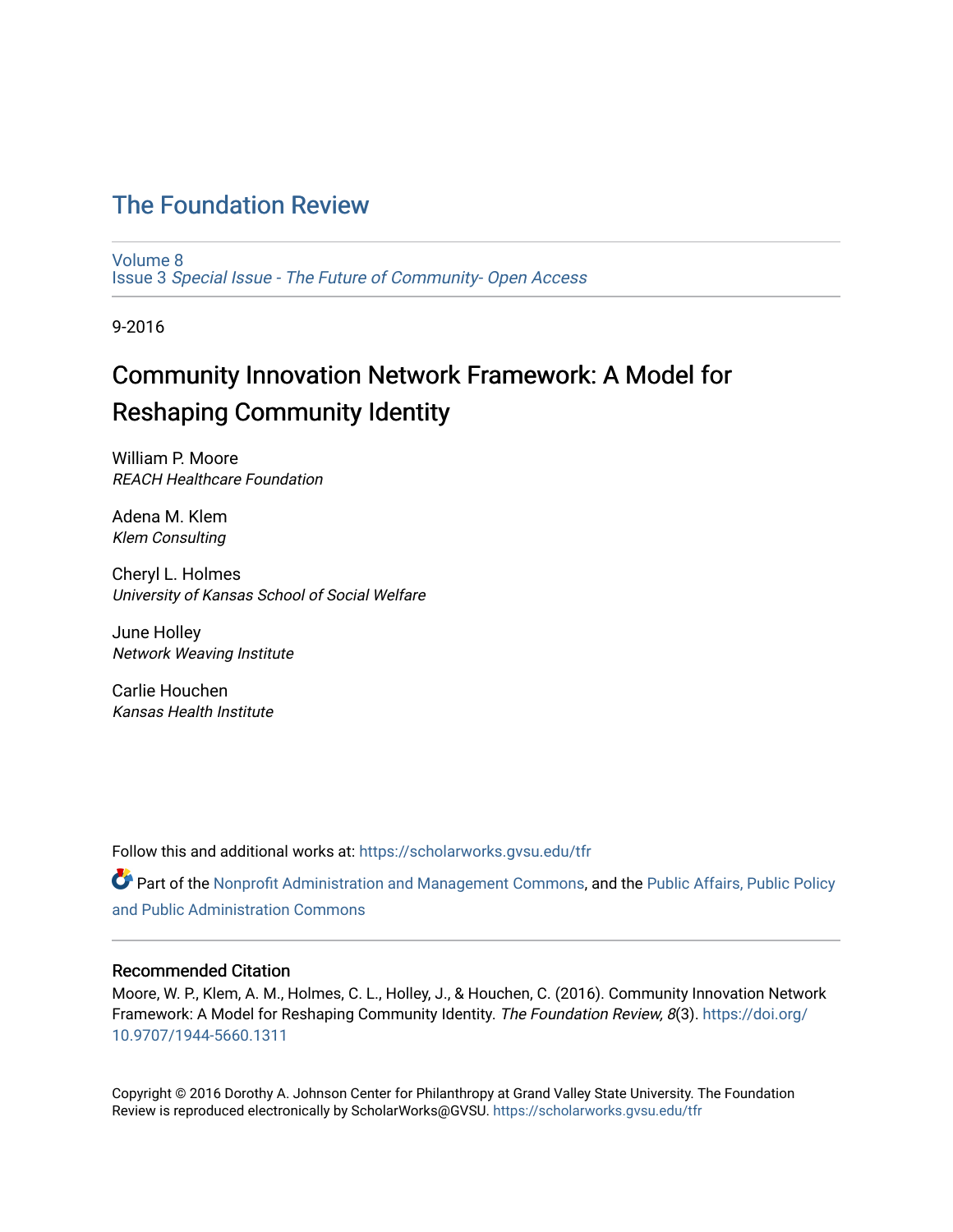# Community Innovation Network Framework: A Model for Reshaping Community Identity

*William P. Moore, Ph.D., REACH Healthcare Foundation; Adena M. Klem, Ph.D., Klem Consulting; Cheryl L. Holmes, M.P.A., University of Kansas; June Holley, M.A., M.Ed., Network Weaving Institute; and Carlie Houchen, B.S., M.P.H., Kansas Health Institute, Graduate Student, University of North Carolina at Greensboro, and Intern with REACH Healthcare Foundation*

*Keywords: Innovation, rural, capacity building, community engagement, community identity, network development*

## *Key Points*

- The REACH Healthcare Foundation created its Rural Health Initiative to encourage the development of innovative strategies to improve access to health care and reduce health inequities in three rural counties in Missouri and Kansas. The intent was to develop a systematic, sustainable, and coordinated approach to community change that would increase the odds of breaking through the persistent barriers to health care access for the rural poor and medically underserved in these counties.
- This article discusses the foundation's original approach to the initiative and how it adjusted that approach in response to its rural partners' experiences. It reflects on the challenges encountered in rooting the four conditions and capacities of community change and innovation – supports for implementation; foundational structures; skills and processes; and community engagement – into the work of community health improvement.
- The article also describes lessons learned and new roles for funders interested in assisting communities that are seeking to deepen and extend capacity and innovation and forge a new identity.

## **Introduction**

In 2012, the REACH Healthcare Foundation created the Rural Health Initiative (RHI) with the goal of breaking through persistent barriers to health care access for rural residents who are poor and medically underserved. After more than four years of implementation and refinement, the structures and processes used in the RHI have formed the foundation of the Community Innovation Network, a promising framework for growing sustainable innovation capacity. Starting with a composite of core features from several models for stimulating and supporting community change, the framework evolved into four conditions and capacities as well as associated early outcomes that must be in place for meaningful change to occur. The network has been found to engage community members and to bring in additional stakeholders and thinkers to grow and sustain innovation throughout the community.

The cornerstone of the network is an approach that required our local partners to effectively build and support a community culture that prioritizes collaborative work in nonhierarchical community change efforts. This is a central focus for community capacity building around which the necessary conditions exist for successful and sustained community change. Those conditions are financial and human supports for implementation; foundational structures that support the growing network and its semiautonomous groups in their efforts to innovate; proficiency with new skills and processes for relating, working, and leading networks; and engagement of residents through a constellation of strategies.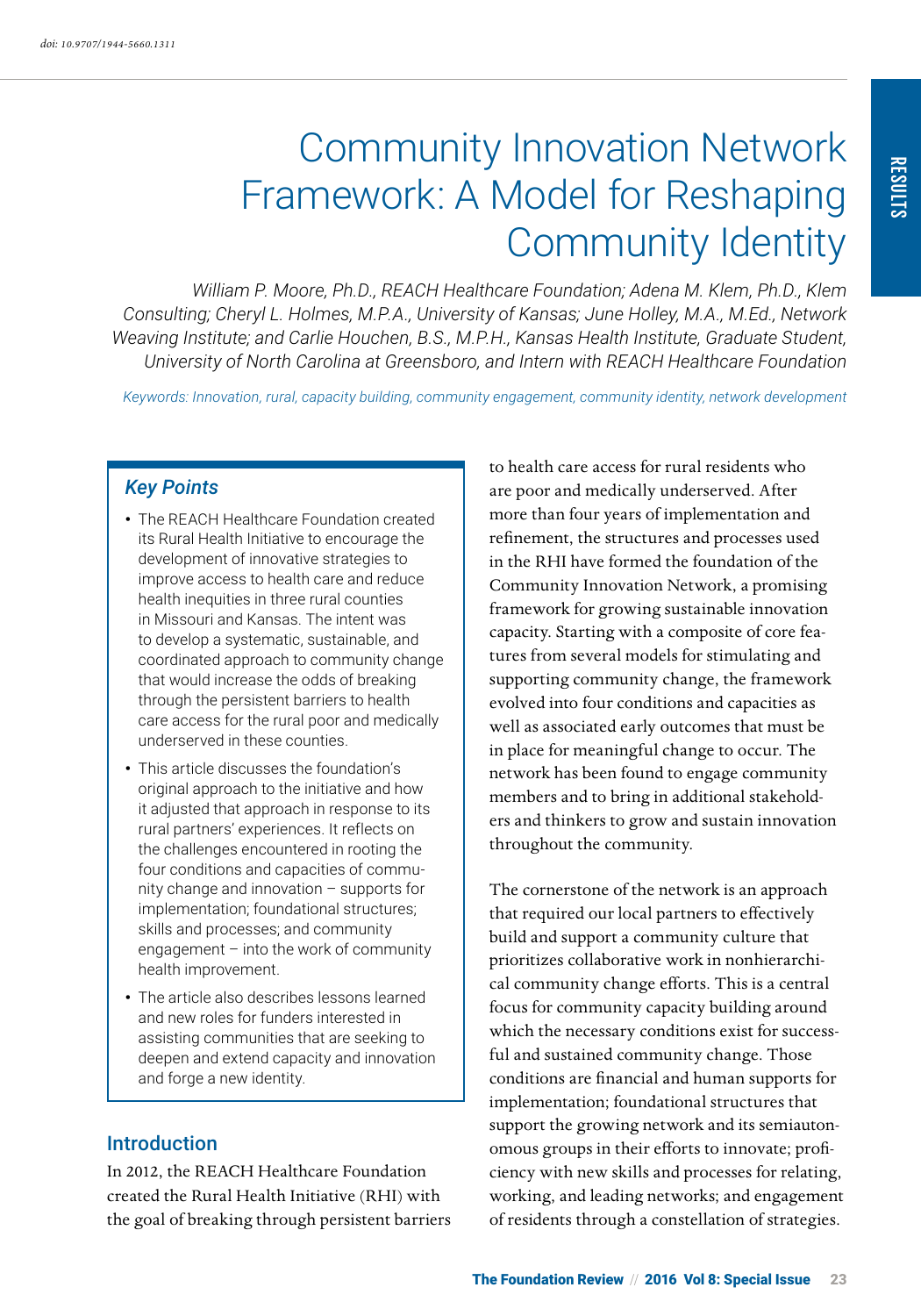*For rural communities to have a sustainable future, they need to find innovative approaches to engaging residents, leveraging civic resources, and attracting investors and businesses.*

While the framework and lessons learned emerged through our work in rural communities, we believe the Community Innovation Network is applicable to all types of communities seeking solutions to pressing problems and will help them to create more opportunities for their residents to be part of identifying and implementing innovative solutions. This article describes the original approach to the RHI and how the REACH Healthcare Foundation and its advisors adjusted the approach in response to our rural partners' experiences, and shares reflections on the complexities and challenges encountered in rooting the four conditions and capacities of community change and innovation into the work of improving community health. It also describes lessons learned and new roles for funders interested in assisting communities that are seeking to deepen and extend capacity and innovation and forge a new identity.

## **Background**

Rural areas are in the midst of a historically significant transformation that is producing serious threats to the well-being of residents and the viability of communities. While nearly 50 million people live in rural America – approximately 17 percent of the population – rural counties are losing population for the first time (U.S. Census Bureau, 2012). While there has been a long history of rural flight to urban centers, mostly among adults seeking jobs, recent data indicate that baby boomers are not retiring to rural communities and that job growth in rural areas has not recovered from the Great Recession. The culture and identity of rural America has been slowly eroding due to federal

policies such as farm subsidies; to cultural fragmentation exacerbated by the loss of key community institutions such as family farms, rural hospitals, businesses, banks, and schools; and to demographic shifts that have increased the number and diversity of low-income residents and the demand on social services.

Limited access to health care – due to fewer providers per capita, the need to travel for regular and emergency care, and lack of insurance – has produced rural communities whose residents are older, poorer, sicker, and have a life expectancy that is two years shorter than their urban counterparts (Agency for Healthcare Research and Quality, 2014; National Rural Health Association, 2016; Stephens, 2014). Warnings about how these threats have been undermining the spirit of innovation and self-sufficiency in rural communities have been issued for decades (e.g., Kotkin, 2002).

How communities decide to respond to these changes will determine what "rural" means and looks like in the future. Creating a vibrant, sustainable community requires high levels of civic resources, including a strong sense of cooperation; community trust and involvement in local community organizations; and confidence in local government. For rural communities to have a sustainable future, they need to find innovative approaches to engaging residents, leveraging civic resources, and attracting investors and businesses (Dillon, 2011; Dillon & Young, 2011).

The successful transformation of declining rural communities is important for the well-being of residents and, more broadly, for the nation's future. Fortunately, there are many potential opportunities for that transformation that reflect rural identity and culture and capitalize on the strengths of rural communities – including a significant and underutilized potential for innovation – if community leaders have the necessary skills and a framework to focus and guide their efforts (Easterling & Millesen, 2015).

## The Rural Health Initiative

The REACH Healthcare Foundation created the Rural Health Initiative to encourage the development of innovative strategies to dramatically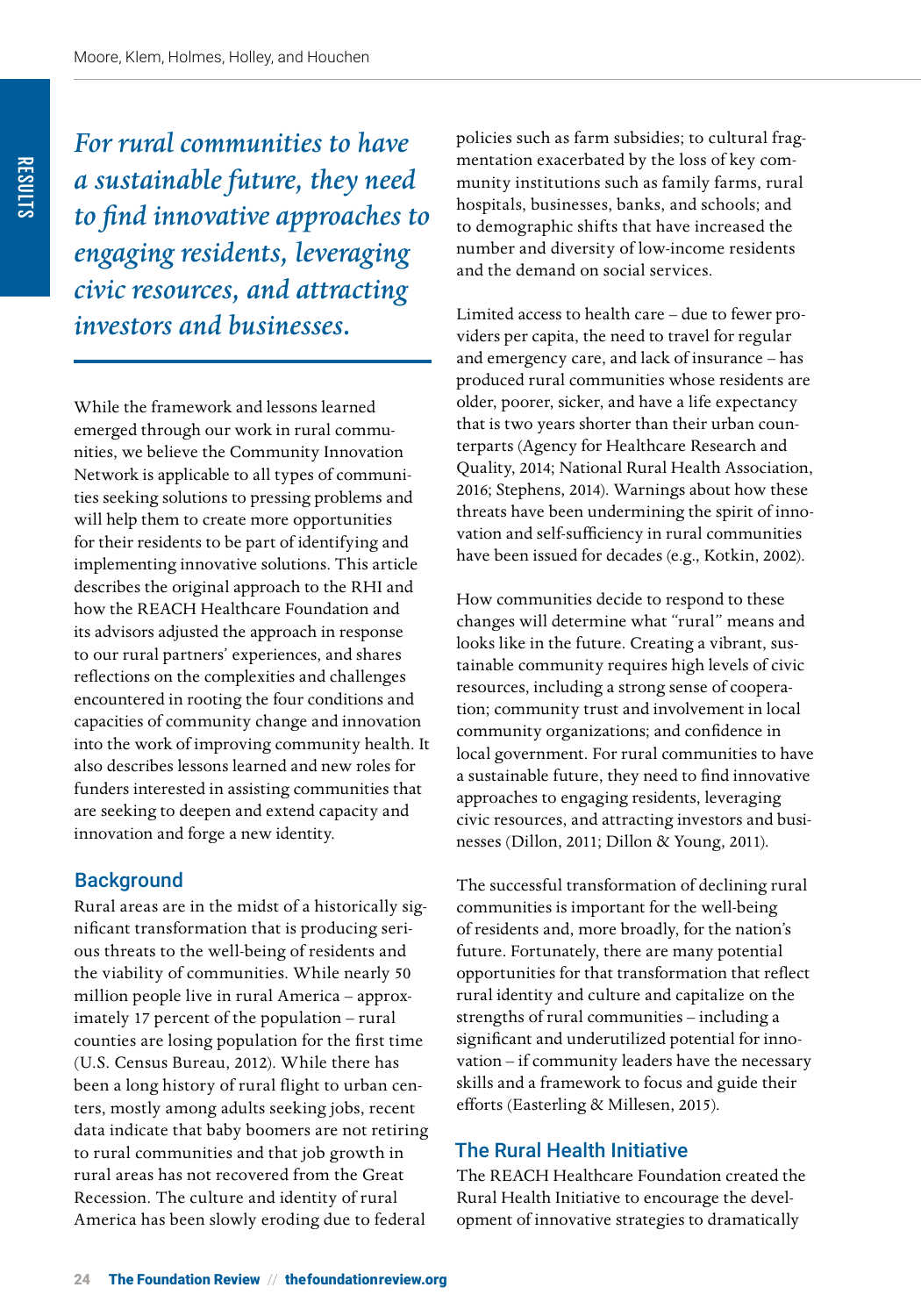improve access to health care services and reduce health inequities in Missouri's Lafayette and Cass counties and in Allen County, Kansas. The intent of the RHI was to develop a systematic, sustainable, and coordinated approach to community change that would increase the odds of breaking through the persistent barriers to health care access for the rural poor and medically underserved in these counties.

The RHI focused on creating an action orientation using a network approach that empowered local stakeholders to identify and carry out new strategies to increase access to health care services and supports. The rationale for using a network approach was the foundation's belief in the need to substantially change the process of community problem solving to engage a wider cross-section of passionate stakeholders ready to embrace new ways of relating and working together to bring in new ideas, energy, passion, and human capital.

At the same time, the foundation wasn't seeking to promote the creation of more activities and events to attend in rural communities, but, instead, to build local capacity to innovate, which would ultimately result in new solutions to persistent problems. By innovating in the process of work – how our rural partners related to one another, worked together, and led the work

– we believed that the likelihood of surfacing innovative solutions would be greater.

Recognizing that rural communities are not homogenous, the foundation began the initiative acknowledging each county's unique history, resources, and existing challenges. Prior to the launch of the RHI, the 2011 Robert Wood Johnson Foundation County Health Rankings for the three targeted counties indicated several barriers to health care access – several of which are common in rural communities nationally. (See Table 1.) All three counties had high rates of poverty and uninsured residents, and a shortage of medical providers – factors associated with poorer health outcomes (Agency for Healthcare Research and Quality, 2013).

Compared to national rates, the foundation's rural counties had higher rates of preventable hospital stays, premature death, and chronic and/or preventable conditions such as colon cancer, coronary heart disease, lung cancer, vehicle injury, and stroke; lower rates of mammography and diabetes screening; and lower life expectancy (Mid-America Regional Council, 2013).

Despite almost a decade of philanthropic investment in these counties, the foundation could see little meaningful improvement in health access and outcomes. After taking a hard look at these

|                                                                                                           | <b>Allen County</b> | <b>Lafayette County</b> | <b>Cass County</b> |
|-----------------------------------------------------------------------------------------------------------|---------------------|-------------------------|--------------------|
| <b>2011 Population</b>                                                                                    | 13.411              | 33,287                  | 100,052            |
| <b>Median Household Income</b>                                                                            | \$40.275            | \$50.648                | \$53,936           |
| <b>Poverty Rate</b>                                                                                       | 15.4%               | 7.8%                    | 9.0%               |
| <b>Unemployment Rate</b>                                                                                  | 5.8%                | 6.5%                    | 6.4%               |
| <b>Total Number of Uninsured</b>                                                                          | 1.677               | 3,779                   | 12,314             |
| <b>Percentage of Uninsured</b>                                                                            | 12.5%               | 11.6%                   | 12.4%              |
| <b>Percentage of Adults Who Could Not</b><br>See a Doctor in the Past 12 Months<br><b>Because of Cost</b> | 12%                 | 15%                     | 13%                |

#### **TABLE 1** 2011 County Demographics Prior to Launch of Rural Health Initiative

Source: Mid-America Regional Council, 2011, cited in Klem & Holley, 2015, p. 57.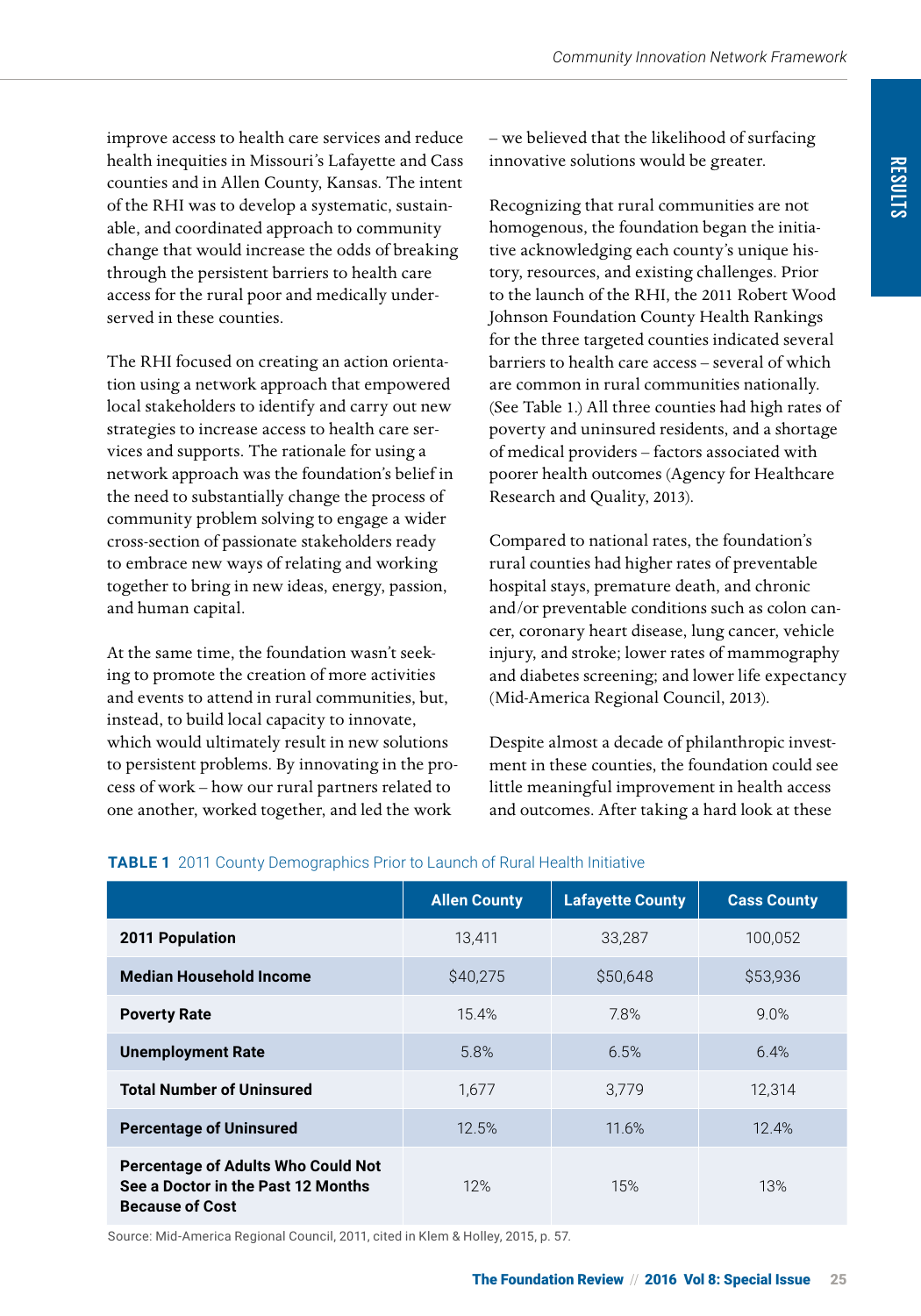findings, the foundation recognized that a different investment approach was needed.

## Evolution of the RHI

The foundation's long history of investment in its rural communities revealed that our investments were supporting the status quo. Proposals were becoming noncompetitive for our limited investment budget, and the same organizations were applying to do the same thing year after year. Consequently, the foundation decided to focus the RHI on growing the capacity for innovation. The foundation's goals for the RHI were to invest in the process of solving community problems such as poor health outcomes, create new community capacity to innovate and compete that could be sustained long after the initial investment ended; and create new partnerships and opportunities for investment in the health and health care of the community.

To create the original RHI design, the foundation began by partnering with known and trusted organizations in the three counties, forming a national rural health advisory council, and reviewing models of innovation and community change. The research and planning helped formulate guiding principles and a set of change models, along with other supports. The foundation committed to a multiyear investment in locally identified projects, along with technical assistance and coaching to ensure that rural partners would have the skills to plan, implement, and lead their innovation efforts and be more competitive for future funding opportunities. The guiding principles for this initiative were:

- sharing and promoting a bold vision of dramatically improved access to health care;
- engaging strong leaders from a range of sectors;
- rejecting the status quo so that the RHI could craft a systemic approach to communitywide change;
- being entrepreneurial in spirit and approach, and seeking ways to innovate and

be flexible with regard to solutions, strategies, and investments; and

promoting and fostering community engagement, cooperation, and collaboration.

The change models that were factored into the overall design of the RHI were:

- *Collective impact:* cross-sector coordination focused on a specific, large-scale social problem that requires five conditions for success – a common agenda, shared measurement systems, mutually reinforcing activities, continuous communication, and a backbone support organization (Kania & Kramer, 2011).
- *A network approach:* a strategy to create the capacity for continual innovation and action, accomplished by building a network of people and organizations interested in a common issue or social problem, encouraging many people to initiate collaborative action, and spending time on tracking, deep reflection, and learning to allow residents to transform their community (Krebs & Holley, 2005).
- *Capacity building:* the combined influence of a community's commitment, resources, and skills that can be deployed to build on community strengths and address community problems and opportunities (Aspen Institute, 1996).

As local planning processes unfolded, foundation staff and the initiative's technical assistance (TA) team saw that a relatively narrow group of stakeholders were making most of the local decisions. The foundation and TA team worked to understand and identify the essential conditions and capacities that would lead to greater collaboration and community engagement. Ultimately, a hybrid of the change models emerged that eventually coalesced into the Community Innovation Network, reflected in the initiative's theory of change. Over time, the predominant strategy for change in the RHI moved from collective impact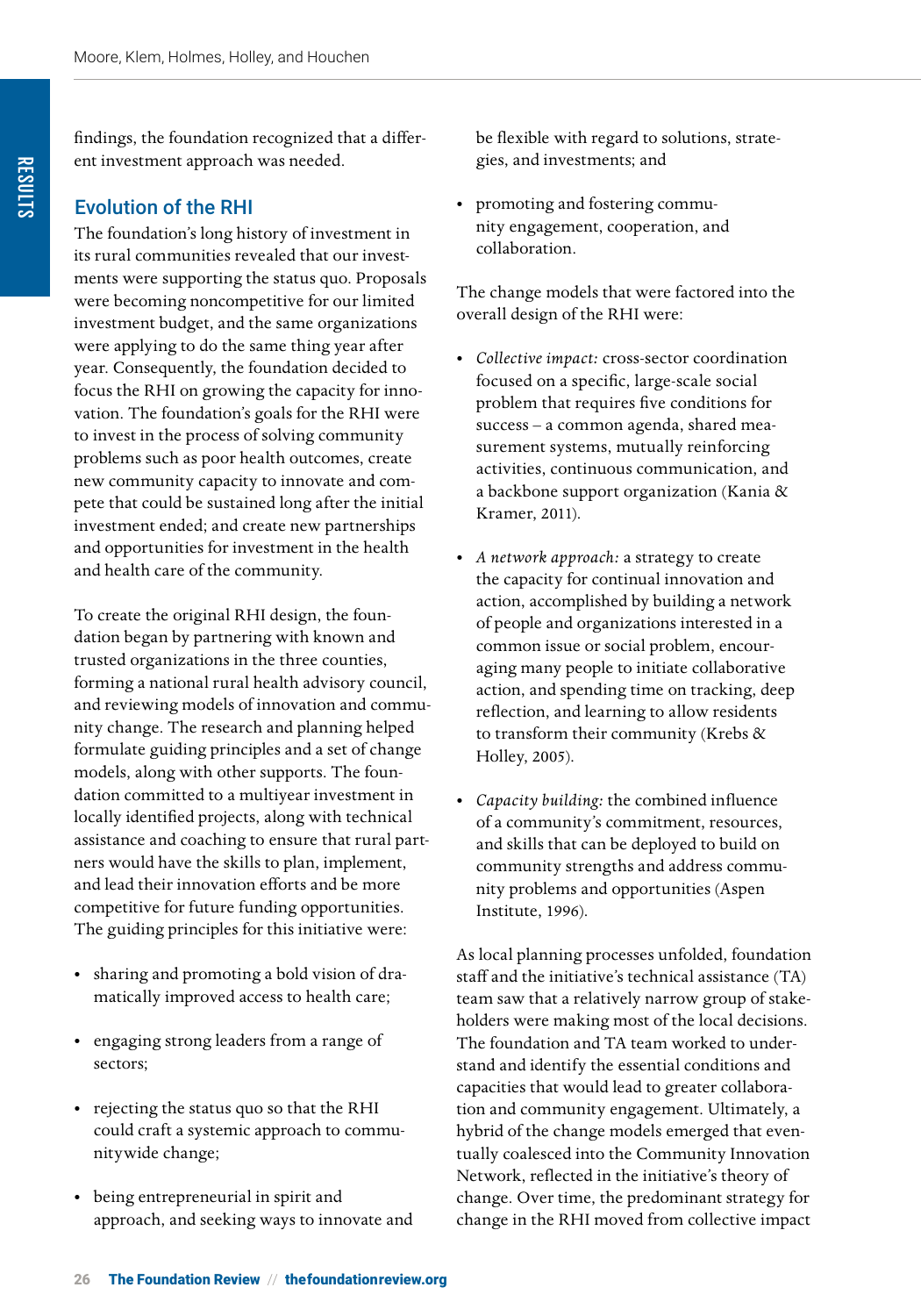to a network approach that involved creating new relationships and collaborations to leverage individual and collective strengths and interests (Holley, 2012). Specifically, network leaders would strive to add more diversity to the core of the network, help people in the core connect to people outside their community to create a periphery of new ideas and resources, connect people with similar interests, help people identify opportunities for change, and initiate self-organized working groups and projects. All of these activities add people to the network and increase the number and quality of the connections within and across communities. These relationships influence the likelihood that effective collaboration and innovation will occur (Walzer & Cordes, 2012).

## The RHI/Community Innovation Network Theory of Change

As the three participating communities began to engage around identifying priorities for improving health, it became clear to the TA team that certain skills and conditions for meaningful change were absent in the planning stage. In addition, it was evident that our rural partners were struggling to find their starting point for creating new solutions to the pressing health problems in their communities. The foundation identified "theory of change" as a tool to communicate and focus technical assistance – a tool that is particularly effective for creating a shared vision for change. It provides stakeholders with a specific and measurable description of their community change initiative that forms the basis for strategic planning, ongoing decision-making, and evaluation. A basic theory of change explains how early and intermediate accomplishments set the stage for producing long-term results (Anderson, 2015). Because any good theory of change evolves to integrate new learning, the current iteration also represents the theory underlying the Community Innovation Network. (See Figure 1.)

The long-term outcomes of the RHI are to improve health outcomes and reduce disparities in those outcomes within rural communities. For those long-term outcomes to be achieved,

*[N]etwork leaders would strive to add more diversity to the core of the network, help people in the core connect to people outside their community to create a periphery of new ideas and resources, connect people with similar interests, help people identify opportunities for change, and initiate selforganized working groups and projects. All of these activities add people to the network and increase the number and quality of the connections within and across communities.*

however, intermediate outcomes must improve, which means increasing access to health services, improving quality of care, and establishing better coordination among services and more-informed utilization of those services by consumers. The foundation recognized that these health-system structural changes are part of a larger set of influences on the health of residents (e.g., social determinants and individual behaviors). But given the core mission of the foundation to address health care access and quality, a relatively short time frame, and limited resources for this investment, the foundation and its national advisory team believed the best chance at improving health outcomes would occur through improvements in the health care system. The RHI stakeholders also recognized that these long-term outcomes required a re-visioning of the existing community health care system and an ability to adapt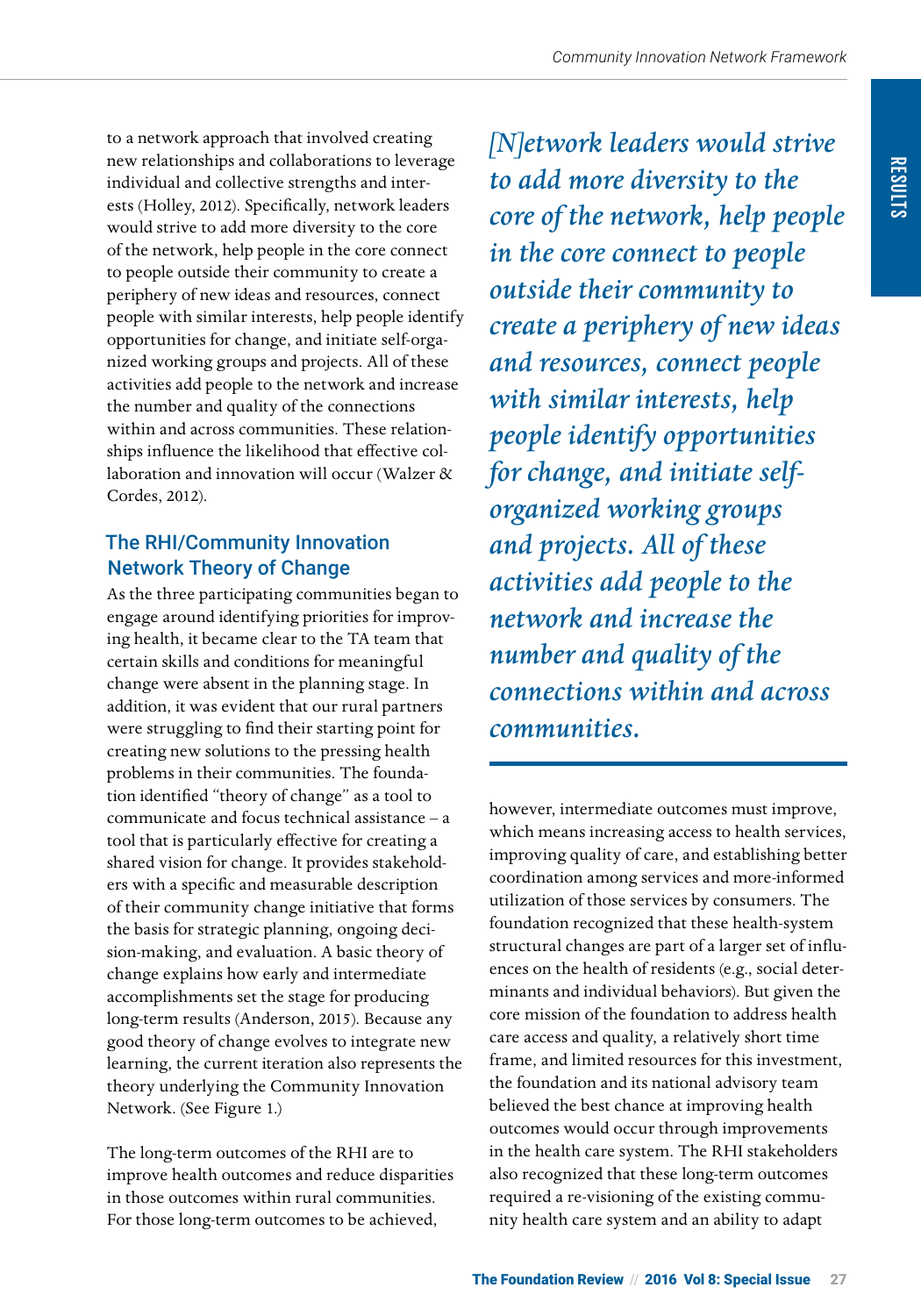#### **FIGURE 1** Community Innovation Network Theory of Change



to changing community conditions. Among the features of this ideal health care system:

- Each consumer has a designated medical home.
- Each community has a designated health care navigation resource.
- Hospitals have established systems to divert high utilizers of inappropriate emergency room use to more appropriate services.
- Outreach to and education of the uninsured, underserved, and unserved are a funded structural feature of the health care network.
- Tele-health and other place-based strategies are implemented.
- Safety net clinics, community mental health centers, and hospitals have established referral systems and "warm handoffs" (i.e., follow-up appointments made for consumers by service providers) are the expected norm.

While this part of the theory has remained consistent throughout the initiative, our understanding of the foundational capacities and conditions

that move stakeholders toward collaborative problem solving and innovation evolved and are now reflected in the latest iteration of the theory of change. The capacities and conditions are:

- *Supports for implementation:* A variety of resources – such as facilitation early in the process, coaching, professional development, and money – are essential for sustained efforts to bring about community change.
- *Foundational structures:* These include community leadership teams, semi-autonomous but well-supported working groups, a growing network of individuals and organizations interested in finding new solutions to community problems, and an influential champion to start the work in the community. Rural communities may require a backbone organization – one that is a trusted community resource known for supporting collaboration. Backbone organizations provide the necessary logistical and practical supports to ensure that funding is appropriately distributed, minutes and notes are kept, meeting locations are secured, and communication with stakeholders occurs.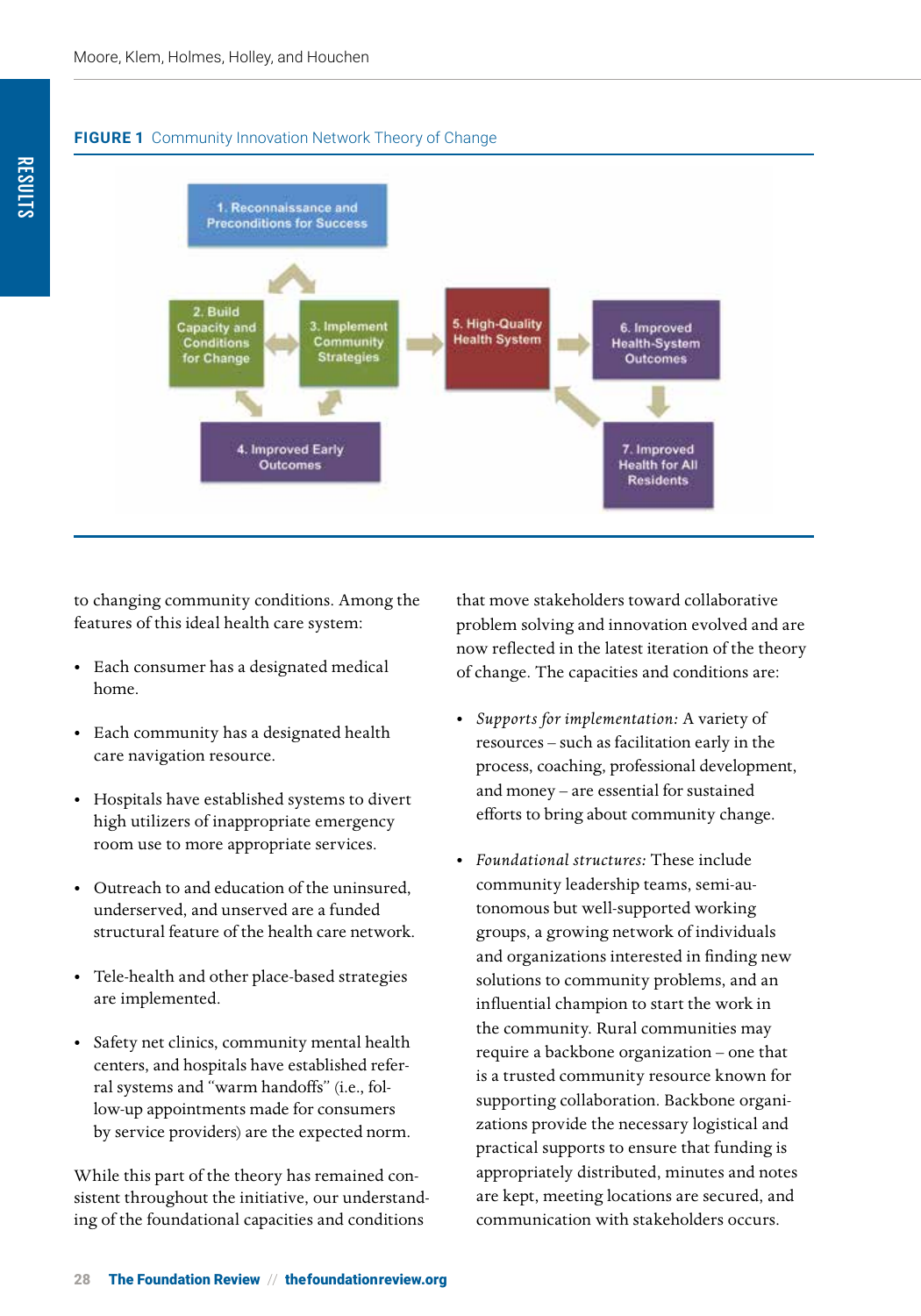- *Processes and skills:* Communities struggling toward a new vision of the future often find themselves stuck in a cycle of talking without action and follow-up; lacking accountability for implementing actions; and closed-system thinking, where the same small group of individuals are leading and representing the views of the community on a variety of public issues. New processes and skills must be taught, modeled, supported, and reinforced to ensure (1) a community-driven vision of priorities and of the future; (2) a network approach to supporting a culture of collaboration, self-organizing, and innovation; (3) opportunities for the development and support of emergent network leaders; (4) effective, action-oriented meetings with accountability and ownership; (5) a communication system and strategies to keep residents engaged; and (6) a shared system of reflective measurement and evaluation.
- *Community engagement:* This entails growing the diversity of the network within, across, and outside the community to increase participation and bring in new ideas and resources. Consistent community engagement (i.e., active and regular participation in the planning, doing, and reflecting on the work) is particularly challenging for volunteers in small, rural communities. A network approach that engages passionate community residents in ways that allow their interests to be reflected in community change efforts attracts additional residents and volunteers who share the work load and insert new thinking and potential innovations into the system.

Our experience suggests that these conditions are not optional and that high-fidelity implementation of these structures, skills, and processes will lead to greater local capacity to create and support innovation.

To ground these RHI structures and processes within a project, rather than asking counties to create them in the abstract, the foundation funded each county to identify and begin to

*Communities struggling toward a new vision of the future often find themselves stuck in a cycle of talking without action and follow-up; lacking accountability for implementing actions; and closed-system thinking, where the same small group of individuals are leading and representing the views of the community on a variety of public issues. New processes and skills must be taught, modeled, supported, and reinforced.*

implement one or more community strategies for improving health care. A range of projects were implemented through the RHI, including supporting the process to secure new federally qualified health centers in two counties; a Community Connectors program to link residents to local resources; a program to assist families emerging from generational poverty by increasing their social connectedness with their more affluent cohorts; expansion of a dental clinic; an innovation fund to support community mental health projects; and a leadership summit to facilitate network development among organizations that had not worked together in the past. These early projects evolved through the life of the initiative to become more innovative and collaborative as the structures, networks, and skill sets of the community members strengthened and deepened. For example, two rural counties have collaborated to propose a rural Uber transportation system to address a lack of reliable transportation – a persistent barrier to health care access.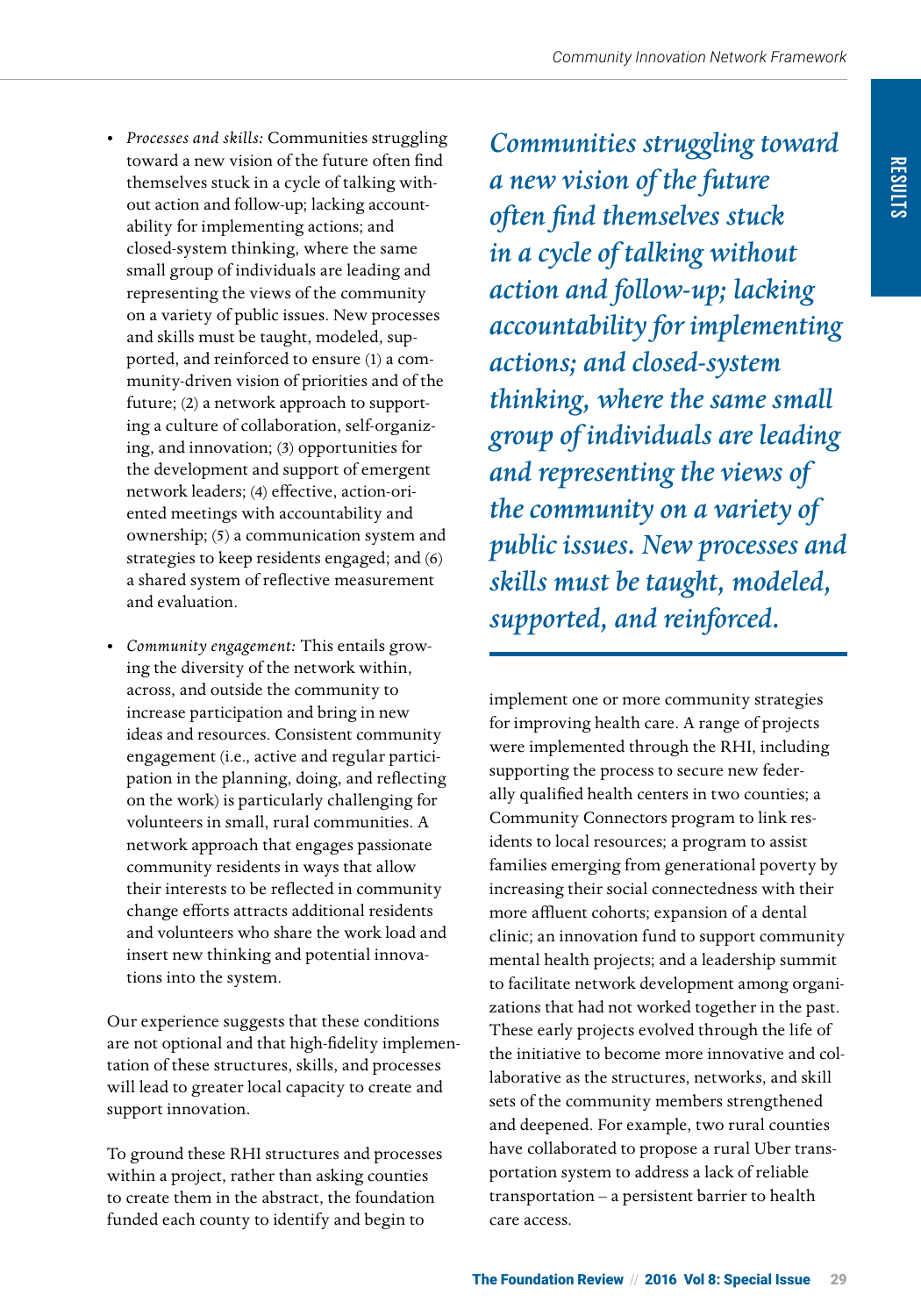*Clearly, the RHI model is complex and could take decades before realizing significant improvement in the long-term outcomes. This said, the foundation anticipated seeing progressive and developmentally appropriate improvements in the early outcomes within the first two to three years of implementation, with positive change in the intermediate outcomes occurring by year four.*

As the conditions and capacities are fully implemented, the earliest signs of change emerge:

- Trusting, mutually supportive relationships are formed.
- Network expansion and adoption of network supportive roles begin to occur.
- Increased collaboration, inclusivity, innovation orientation, and self-organizing are demonstrated through participants' values and behaviors.
- Individual and organizational skills in leading networks, supporting emerging leaders, communication, building network connections, and sustainability are strengthened.
- Measurable progress toward new capacity and project goals is seen.

Clearly, the RHI model is complex and could take decades before realizing significant improvement in the long-term outcomes. This said, the foundation anticipated seeing progressive and developmentally appropriate improvements in the early outcomes within the first two to three years of implementation, with positive change in the intermediate outcomes occurring by year four. The assumption was that with the necessary support to implement new skills, structures, and processes, as well as funding to support a handful of collaborative early innovations, the intermediate outcomes would show improvement. The foundation had no expectation at the outset that the long-term outcomes would be achieved during the active investment period. The anticipation was that the conditions and capacities for community change and innovation would be in place before the end of the funding period. The next section presents the stages of the RHI: how the initiative shifted, expanded, and was implemented.

## RHI Development

#### *Stage One*

At the start the RHI was intentionally amorphous, with the goal of using the change models of collective impact, robust networks, and capacity building to embed supporting structures in communities that would then foster the creation of innovative solutions by communities themselves. This caused some confusion regarding the foundation's expectations, because our rural health partners were accustomed to following a defined set of contracted deliverables. Because the foundation saw the RHI to be a groundbreaking initiative with staff learning alongside the RHI participants, it was not comfortable being prescriptive about what innovations would emerge – only that the process would be implemented with fidelity.

This early stage saw the establishment of core leadership teams in the three rural communities: stakeholders building relationships and developing basic collaborative processes, conceptualizing local projects, identifying a backbone organization, and engaging a larger group of stakeholders in the work. Two of the counties moved quickly to implement a project to kick off the RHI; the third had a change in the core leadership team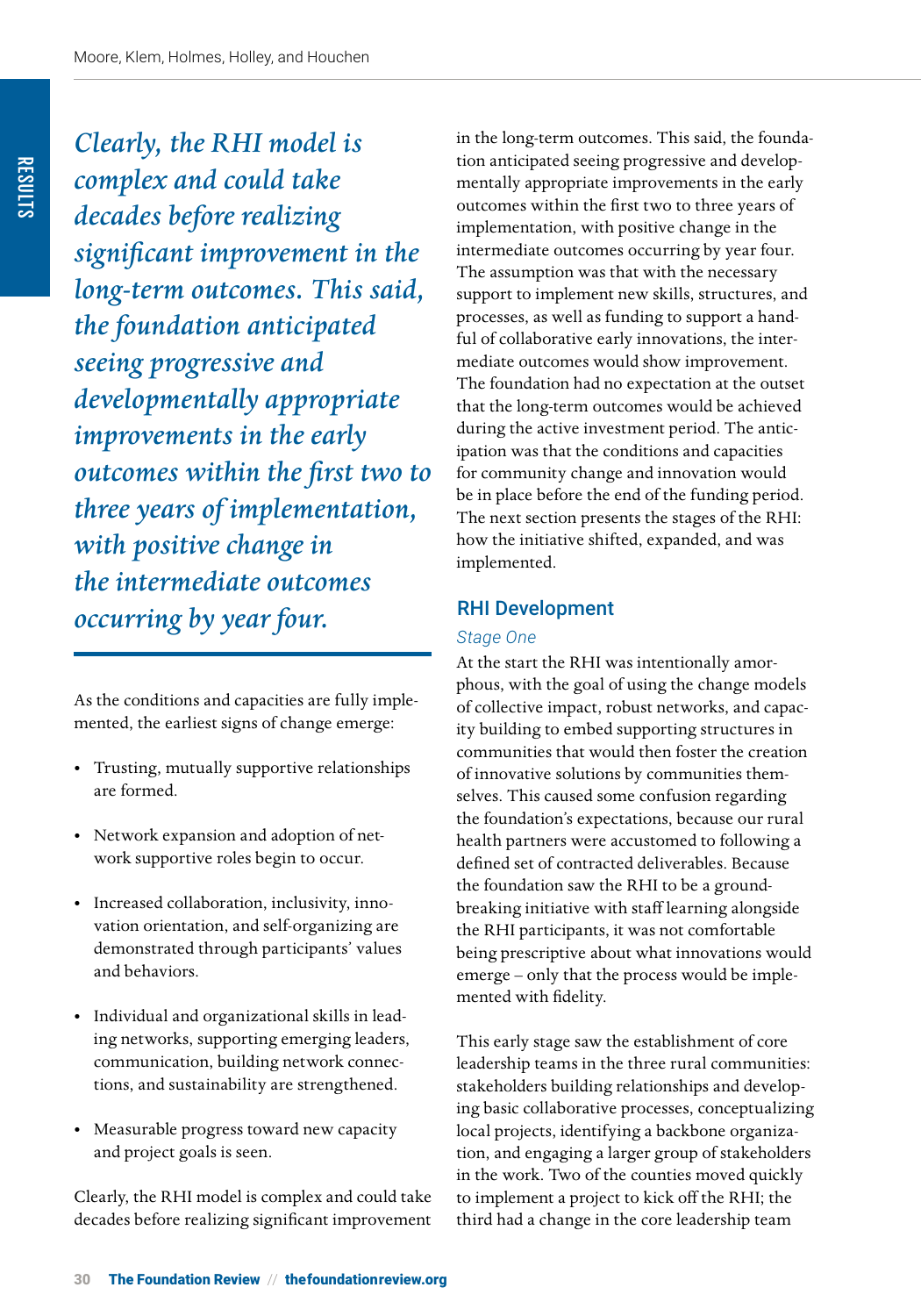and, therefore, extended its planning process. Though time-consuming, this protracted process was essential for community participants to learn a new way to work collaboratively on unconventional ideas.

With the emphasis on collective impact and capacity building, the network approach was pushed to the back burner. As foundation staff and the TA team worked to revise the RHI theory of change in late 2013, it became clear that collective impact and the network approach were at odds with each other: Collective impact has a more traditional approach to leadership and project management, whereas the network approach utilizes semiautonomous working groups to provide opportunities for emergent leaders to initiate projects and take on new roles in the community. As a result, the RHI teams had fallen into more traditional and comfortable patterns of leadership and group behavior, while the foundation and TA team had hoped to see emergent network-based leadership. The rural partners were also struggling to address their lack of capacity in surfacing innovations and growing a robust network of stakeholders from which to mine new solutions. In response, technical assistance was adapted to better support network and leadership development in 2014.

## *Stage Two*

In the second stage, the RHI moved away from collective impact as the guiding framework and more toward a network approach, including growing network-leadership skills, identifying and supporting emergent leaders, and reflective evaluation. The network concept of working groups was introduced where self-organized, semiautonomous collaborative teams come together around a specific community need to develop new solutions. One of the challenges in rural communities – and a reason for the focus on growing networks and building leadership skills – is that there tends to be a small handful of leaders within rural communities who are responsible for most of the community planning and decision making. This, in turn, tends to make burnout more likely, ensure that history and tradition trump innovation, and limit opportunities for new thinking.

*In the second stage, the RHI moved away from collective impact as the guiding framework and more toward a network approach, including growing network-leadership skills, identifying and supporting emergent leaders, and reflective evaluation. The network concept of working groups was introduced where self-organized, semiautonomous collaborative teams come together around a specific community need to develop new solutions.*

One example of a process innovation that changed the composition of the network was an intentional decision by the core leadership team in Allen County to engage participants who typically would not have a place at a leadership table, specifically individuals living in generational poverty. While not necessarily innovative in all communities, those voices had not been included in Allen County. Other innovative activities included social-network mapping and analysis to help expand networks and identify new working groups. The RHI convened "communities of practice" events that brought together foundation staff, the TA team, and representatives from each community to share ideas and experiences. This format generated new relationships and cross-county collaborations.

Finally, the second stage included a strong focus on having stakeholders craft their own RHI theories of change to create a more localized and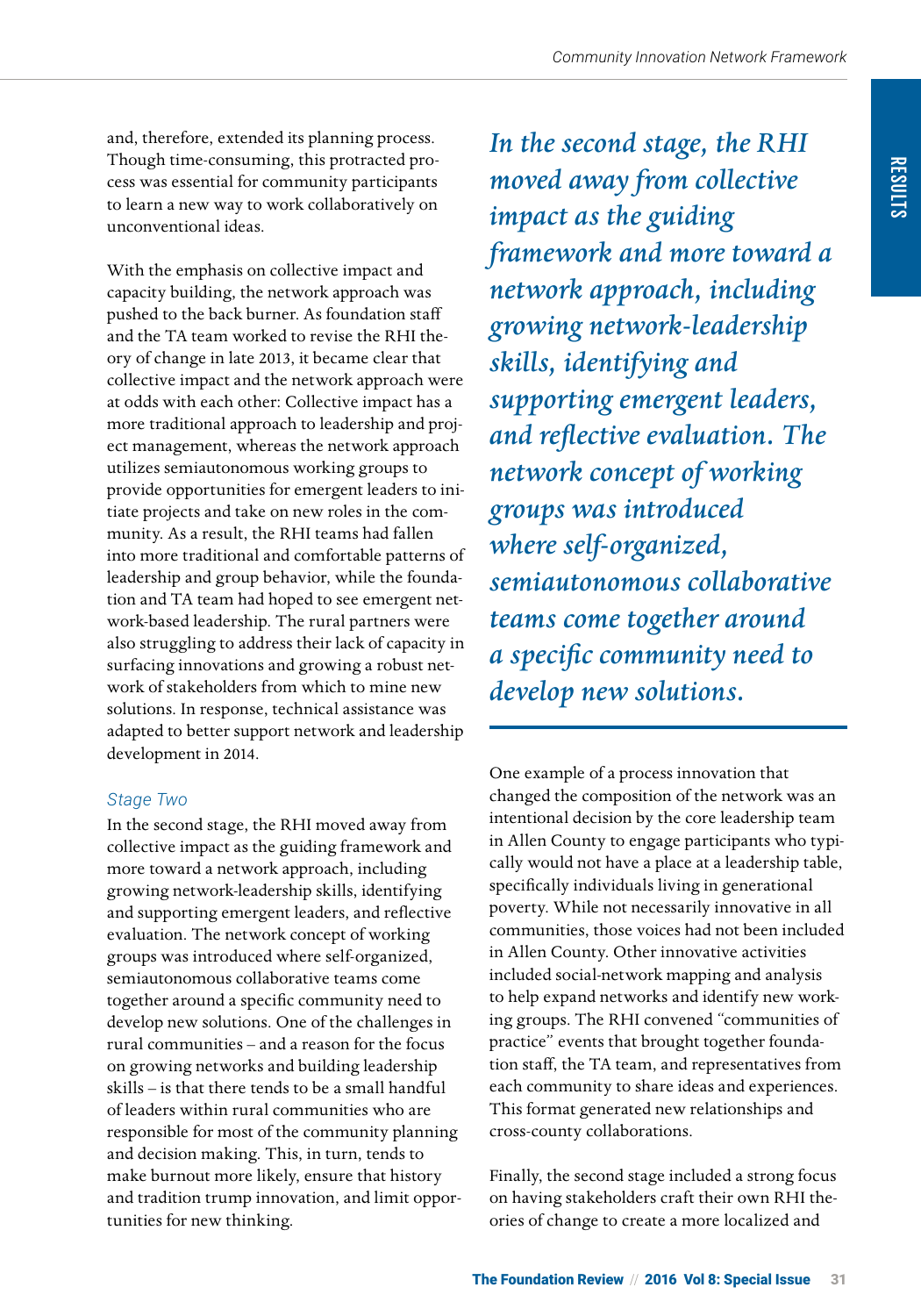collaborative vision of their own ideal health care system and what they needed to do to create that system. The theory of change process helped communities prioritize their capacity-building efforts and visualize how they could grow their expertise in designing and leading innovations.

#### *Stage Three*

In the third stage, the RHI evolved to include an even more intentional focus on the network approach to community change, reflecting the growing recognition by community leaders of the value of a robust and engaged network of individuals to stimulate ideas and innovative solutions. The foundation added a network leadership coach to the TA team to assist its rural partners as they strived to implement working groups as centers for innovation. The TA team also began to model a fully operational network approach by building deeper working relationships, reflecting what it was learning from the rural communities and by taking on more collaborative TA roles.

By the end of stage three it was obvious that a more rapid feedback loop was needed for the local stakeholders and the TA team to support network implementation and change in the conditions and capacities at the local level. Working with the rural partners, the TA team developed an online survey to capture network behaviors and practices such as levels of participant engagement and trust to inform planning and improvement. Information from the survey helped direct attention to areas needing improvement.

Also, after years of struggle, it had become clear at this stage that Cass County, for historical and cultural reasons, was unable to maintain momentum with the RHI. Ultimately the foundation encouraged Cass County to reconsider its involvement, the county agreed, and the TA team refocused its attention on the remaining two counties.

#### *Stage Four*

For the current and final stage of RHI funding, the focus is on deepening and sustaining new process innovations and prioritizing local innovations that offer the greatest potential for strengthening community identity and the longterm health of residents. With the creation of the network practices survey and a focus on building capacity for data-based decision-making, our rural partners have become more effective at using data to monitor and adjust implementation of their local innovations.

After four years, the RHI leadership teams have been able to build working groups as well as a reputation in their communities as leaders in community conversations on health. In Allen County, the RHI leadership team is now seen as the go-to entity for those who want to bring about meaningful health and social change in the county. For example, the leadership team was instrumental in facilitating a community dialogue that prevented the closing of an important state social service agency in the county.

The Lafayette County Connectors program has greatly expanded its collaborative effort. In stage four, there is a movement underway to create a new leadership team out of the Connectors working group, which grew from eight to 70 members and now spans three communities. The working group has adopted network-oriented practices focused on collaborative problem solving to address local health and human service needs.

These and other innovations provided successes for our rural partners that helped motivate participants to stick with the hard work of community change.

#### Outcomes and Innovations

The following improvements in early outcomes provide evidence of the effectiveness and sustainability of the Community Innovation Network framework:

1. *Trusting, mutually supportive relationships are formed and forming.* The core leadership teams have built more meaningful, strategic relationships – Allen County's core team has grown from five to 20 regular members, Lafayette's Connectors group has grown from eight to 70 participants.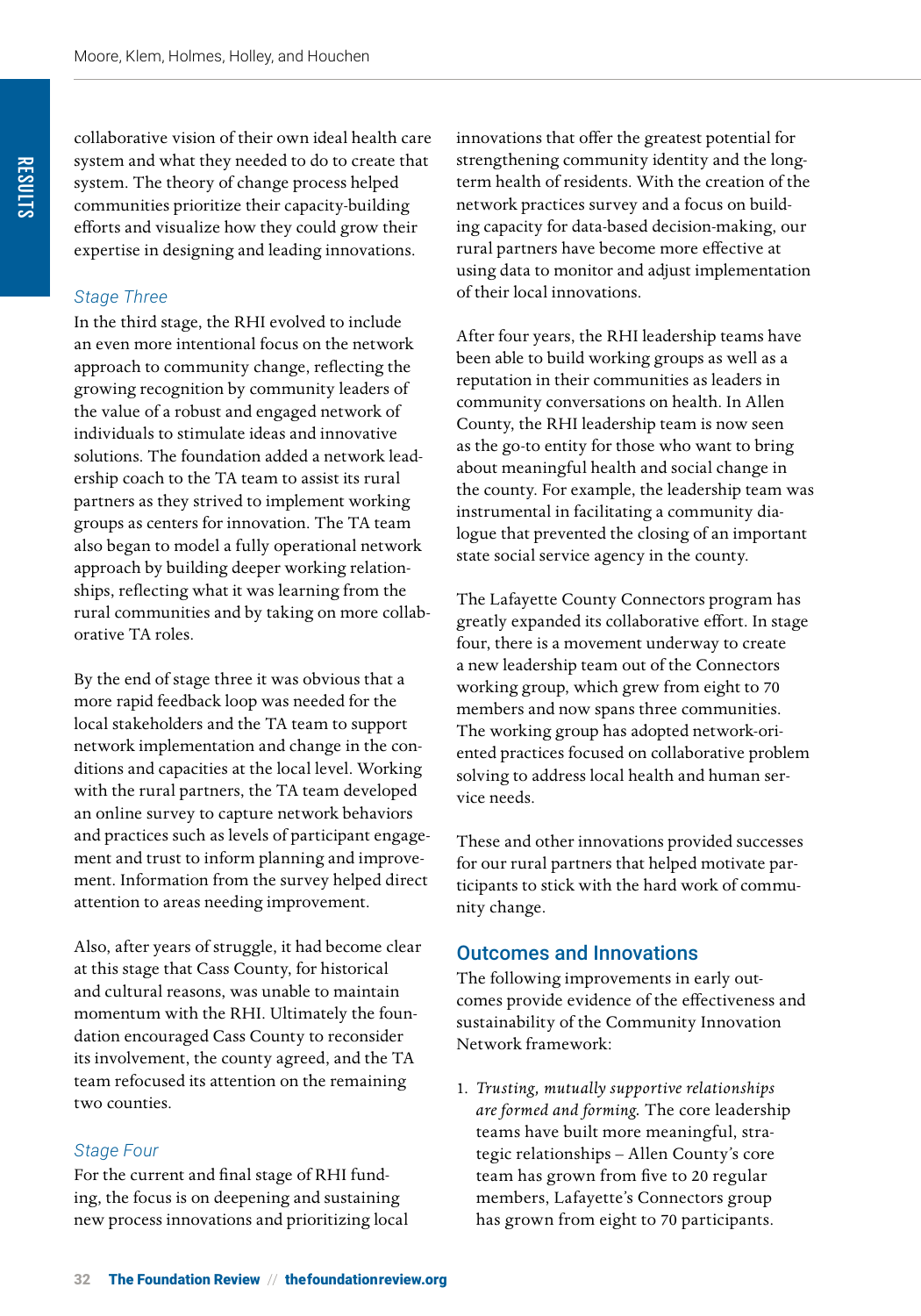These relationships provide a more solid foundation for future work in improving health. Organizations that have not been engaged in the past are now joining the networks to capitalize on opportunities to collaborate and build new efficiencies in the health care system.

- 2. *Participants' values and behaviors demonstrate increased collaboration, inclusivity, innovation orientation, and self-initiation/ organizing.* Our rural partners have changed how they work together. They are more collaborative, have engaged additional stakeholders, and have adapted and expanded leadership. New leaders have stepped forward to lead work groups and major initiatives. There is an emphasis on growing not just a network of organizations, but also a network of individuals with different skill sets and interests to inform thinking about future work.
- 3. *Individual and community skills strengthened in resource development and sustainability.*  The foundation's total investment in the RHI was \$1.45 million over four and a half years for local projects, technical assistance, and project costs. At the outset, it had hoped the funding would leverage other resources; that goal was achieved. Allen County secured \$844,550, on a total foundation investment of \$330,000, to support community engagement and healthy lifestyles, trails, and food-scarcity projects. Lafayette County secured \$2.67 million, on a foundation investment of \$380,000, to support a new federally qualified health center and four new health care access points.
- 4. *Networks have expanded and network-supportive roles have been adopted.* Both rural communities have dramatically increased their networks from a handful to dozens of organizations. Additionally, the TA team provided extensive coaching for individuals who wished to support the network; they, in turn, played critical roles in leading network recruitment efforts, building new relationships within the network, and protecting

*Both as a direct result of the RHI and through leveraging initiative supports, improvements are already emerging for several of the intermediate outcomes. These include an increased number of access points via new federally qualified health centers in both counties and a new hospital in Allen County, additional providers, and increased access to health insurance through intentional outreach and enrollment innovations.*

the network from counterproductive influences and mission drift.

5. *There is measurable progress toward new capacity and project goals.* Both as a direct result of the RHI and through leveraging initiative supports, improvements are already emerging for several of the intermediate outcomes. These include an increased number of access points via new federally qualified health centers in both counties and a new hospital in Allen County, additional providers, and increased access to health insurance through intentional outreach and enrollment innovations.

## Lessons Learned and Implications

Foundation staff and the TA team gained new insights into investing in rural communities and supporting community change as the RHI benefited from the Community Innovation Network framework. Throughout implementation, the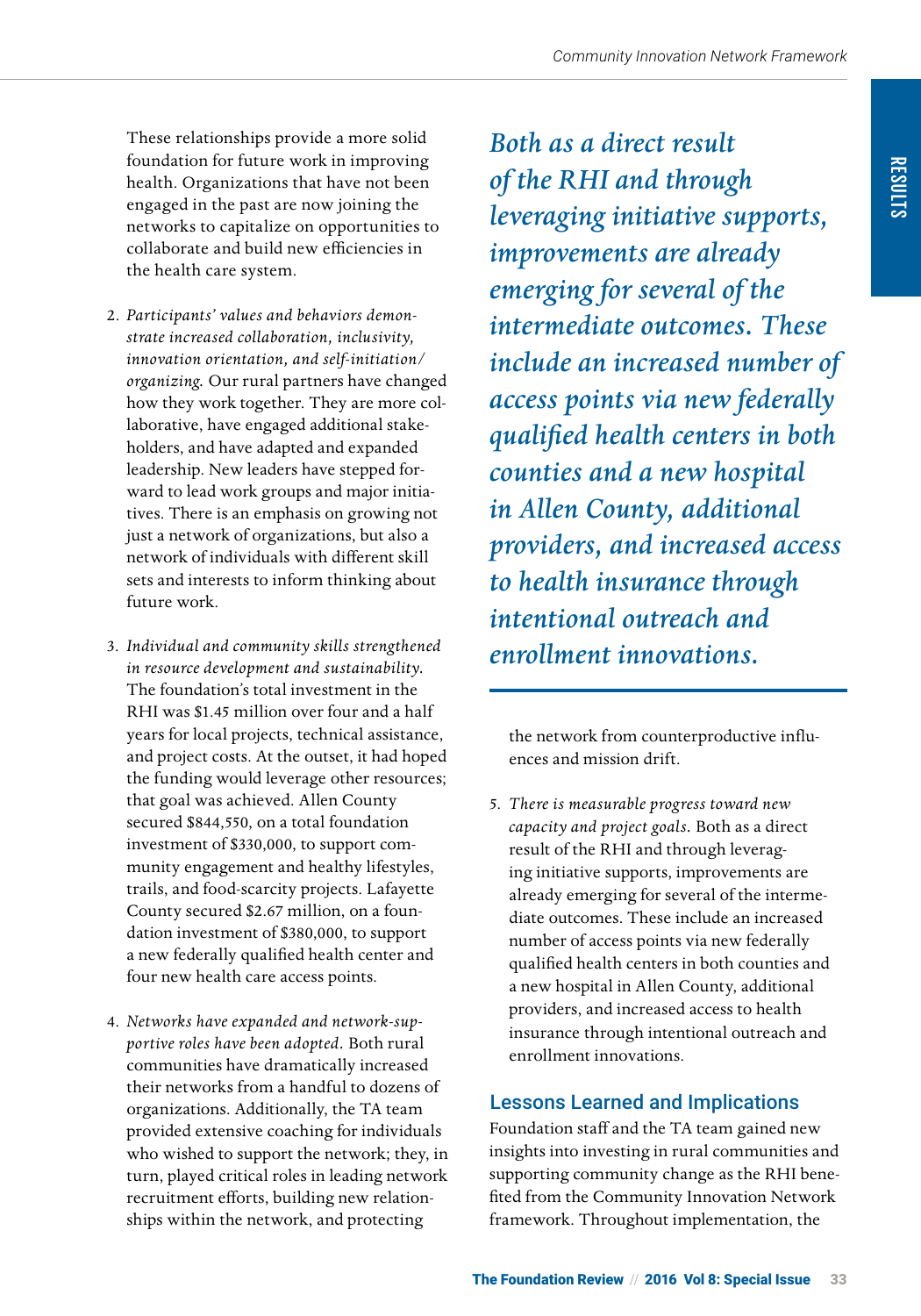four foundational capacities and conditions of the original RHI framework were shown to be sound, though we gained a greater understanding of what each should entail:

- 1. *Supports for implementation.* Supporting a network approach to community innovation requires a range of technical assistance roles, such as a network mapping expert, a network coach, an open-minded evaluator, a TA team coordinator, and a content expert (e.g., health access). It also requires the TA team to develop its own culture of collaboration and innovation. Additionally, it is imperative that the team includes local partners in its reflections and draws upon their expertise and knowledge of their community and culture.
- 2. *Foundational structures.* Backbone organizations play an essential role in catalyzing network initiatives because they can help bring key organizations and individuals into the project. However, it is important to ensure leadership doesn't remain solely with the backbone organization and core leadership team. It was through growing working groups that innovations and emerging leaders were identified and developed.
- 3. *Processes and skills.* Shifting to a network culture – and particularly letting go of control, being open to uncertainty and possibility, expanding leadership, and appreciating diversity – opened the door for innovation and collaboration. Modeling, talking, and tracking these values through our data-collection tools seemed to accelerate the process. Supporting people to identify, collect, reflect on, and analyze data – such as the network maps – also helped participants visualize and adopt a network mindset.
- 4. *Community engagement.* Although the foundation and TA team initially believed large stakeholder gatherings would be the vehicle for network recruitment, this was not the case. Instead, creation of working groups became a way to engage new people on a problem or issue around which

they were committed to finding a solution. Expanding working groups to other communities provided another avenue for growth. These approaches are more effective than simply gathering people for information-sharing events.

## Implications for Community Change and Identity

Through the RHI, each community experienced changes and gained insights that informed its evolving identity. Stakeholders from two counties saw themselves as having a particularly robust network prior to the start of the RHI. While that was true in terms of traditional leadership, the use of working groups provided a catalyst for inviting individuals not typically engaged to contribute. The already acknowledged leaders continued to remain relevant as they expanded their vision and contacts, allowing them to coach others and approach leadership and problem-solving in new ways.

Framing the RHI around a complex and action-oriented identity using collaboration to identify innovative solutions worked, but it required serious and committed learning and dialogue with foundation staff, TA providers, and stakeholders to understand how this approach would translate at a local level. Communication and the terms used to present a model or framework are important in any community work. Language is a way of creating and reinforcing identity, so it is important to give careful attention to how concepts are framed – allowing local tailoring of terminology and concepts whenever possible. As we improved in this area, our rural partners became more open and engaged.

Finally, it requires resources and time to support a shift from a hierarchical, closed leadership structure reflective of community history and status to an approach that calls for expanding the boundaries of leadership, working openly and collaboratively, and acting on opportunities. The Community Innovation Network provided a framework, coaching to support adoption of new ways of working, funding, and opportunities for stakeholders to learn from other communities.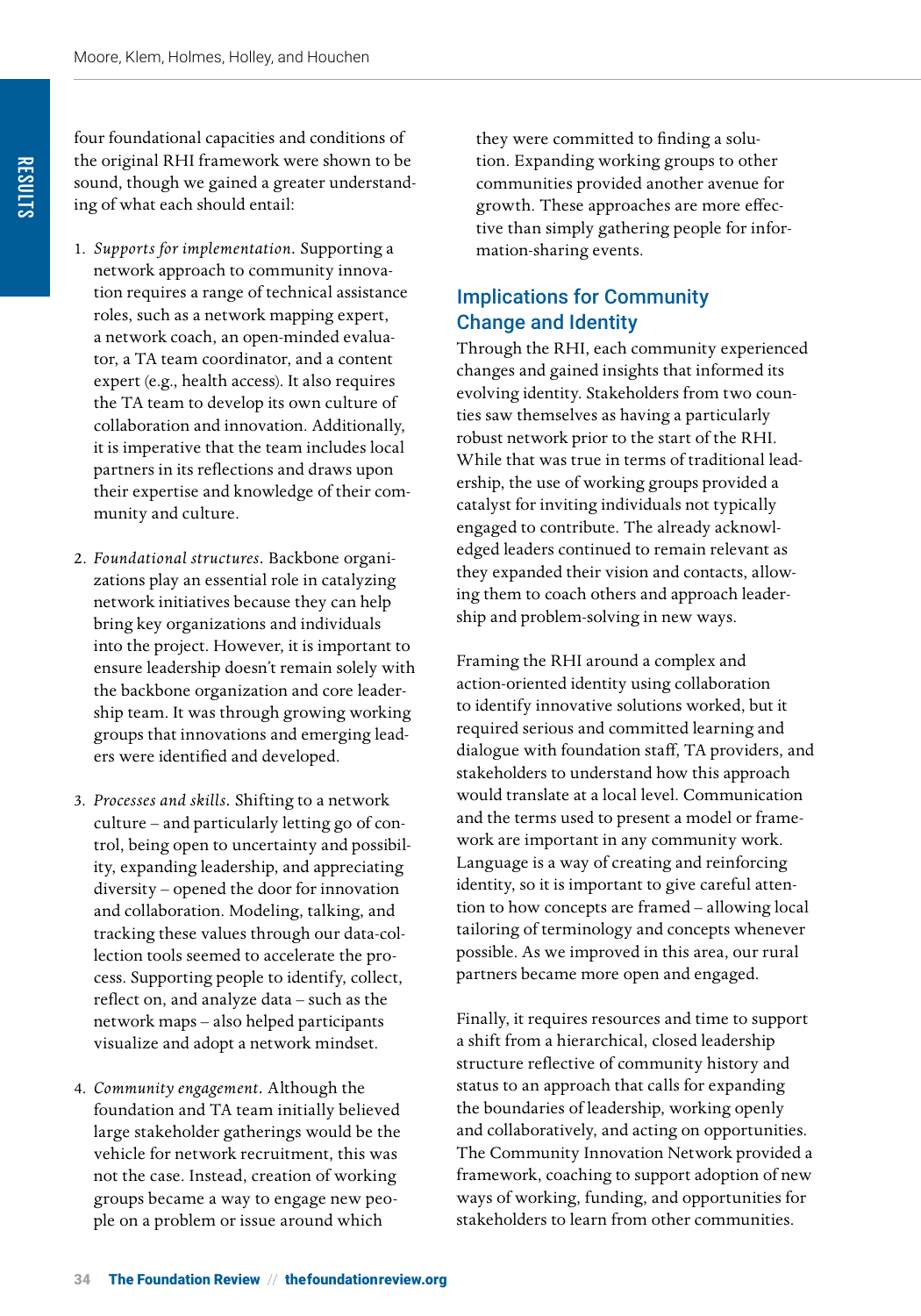As a result, the network has proven to be both a process and a road map for communities to begin visioning and shaping a future not previously considered or even viable in the past.

## Foundation-Level Perspective

Foundations interested in stimulating innovation in communities can learn from the RHI experience. Foremost is the recognition that systemic community change is complex and sensitive work in any community setting, but perhaps particularly challenging in rural communities with long-standing leaders and traditions. Little is known about effective processes to stimulate innovation in rural communities and services. Research and our experience suggests that existing models cannot be transplanted into rural settings until they are adapted to be more locally relevant and aligned with known conditions and capacities of rural leaders and the community (Poole & Daley, 1985). The RHI encountered challenges early in the initiative when it became apparent that our rural partners' desire to handle local problems in familiar ways was counter-productive to the intent of the RHI to collaborate and innovate. This cultural roadblock to progress was deeply entrenched and required more than two years of on-site modeling, coaching, and technical assistance by experienced network leaders. This necessary shift in ways of relating, working, and leading was essential to the progress made to date.

Funders must also be prepared to acknowledge their lack of understanding of local, but particularly, rural culture; be willing to listen and observe before diagnosing problems and solutions; be flexible regarding how they invest; and be open to revising their operating theory of change based on learnings. Funders frequently fall prey to common pitfalls when supporting community change initiatives: unrealistic expectations, lack of understanding and shared language, mistrust by local leaders and residents, issues of control, and a tendency to place the foundation's agenda over local needs and vision (David, 2008). All of these pitfalls were encountered in the first years of the RHI. Significant reflection and engagement of foundation staff and community leadership was needed to gain a

*The Community Innovation Network provided a framework, coaching to support adoption of new ways of working, funding, and opportunities for stakeholders to learn from other communities. As a result, the network has proven to be both a process and a road map for communities to begin visioning and shaping a future not previously considered or even viable in the past.*

more nuanced appreciation of how the community's history and culture shaped its receptivity to engage in new ways of relating, working, and leading. And while place-based, multisector community change efforts are relatively new to health funders, the lengthy history of philanthropic investment in complex change initiatives is important reading for foundations interested in embarking on sustained place-based investment (e.g., Brown & Fiester, 2007; Sojourner, et al., 2004).

Another critical learning was the markedly different level of engagement that foundation program officers and leadership encountered in our first effort to engage in a complex community-based change initiative. Foundations must enter into these commitments with a clear understanding that new skills, additional resources, and extensive time spent in the local communities will be required. The foundation was unprepared for the amount of time and the different roles program officers would need to play to ensure that the initiative would be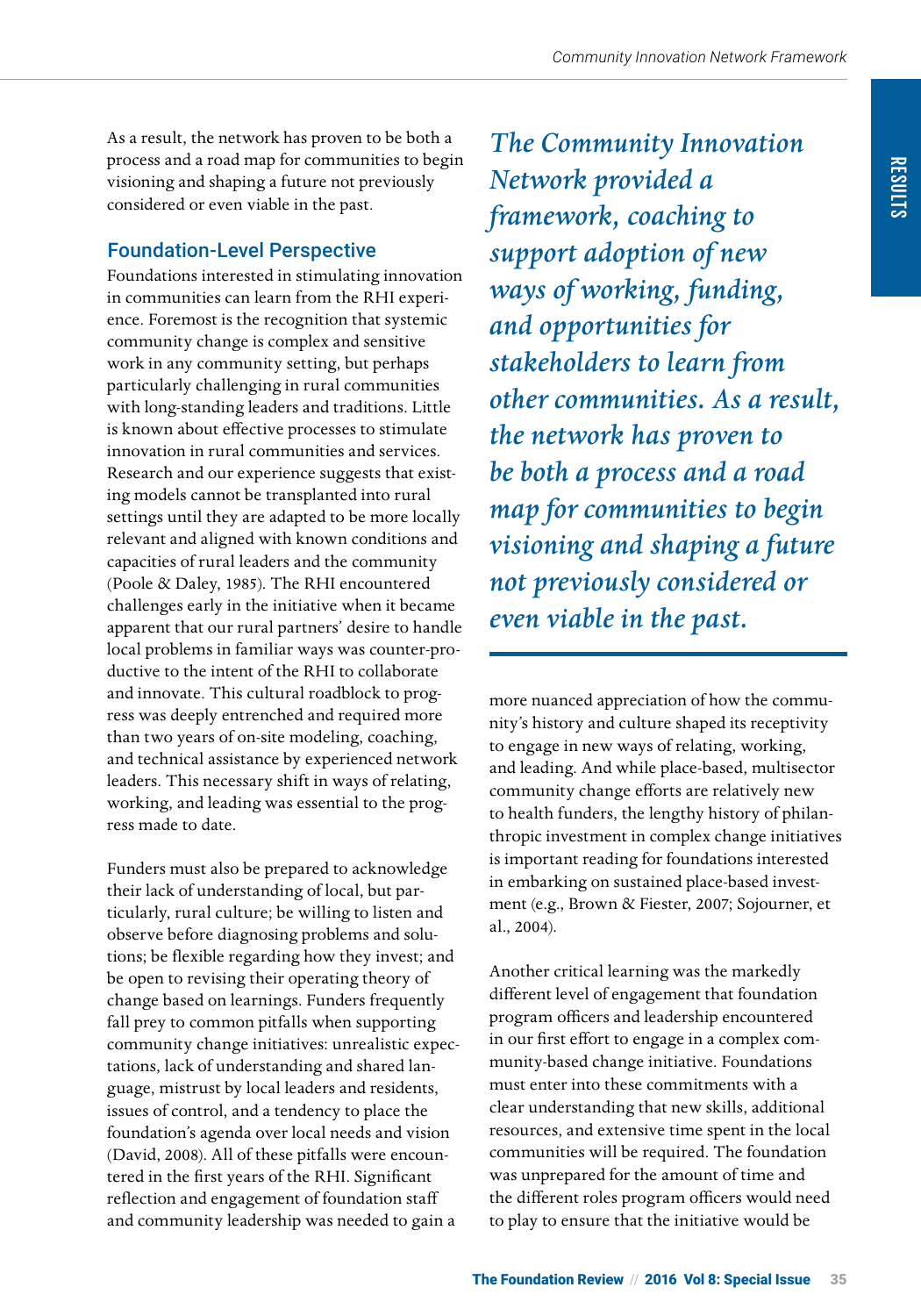*The initiative has been remarkably successful in creating new ways of relating, working, and leading – coalescing around a new community identity and belief in the power of passionate people to work collectively toward a new vision for their community.*

implemented as envisioned. With the RHI, we often found ourselves "flying the airplane while we were building it." The adaptive nature of this type of investment required flexibility and reflective learning discussions to test our understanding and adjust our approach. Using theory of change enabled our rural partners and other stakeholders to better understand our vision, the assumptions we were making, the strategies we would implement to bring about early outcomes, and the necessary early conditions and capacities we believed were essential for other elements in the pathway to change.

Finally, the foundation realized one of our most important goals through this initiative: identifying funding opportunities and partners in our rural communities and deepening our relationships with all of our rural partners. In the middle of the fourth year of the RHI, where community networks are now deeply embedded into the fabric of how our rural partners operate, the foundation can count many new partners in our rural communities. The initiative has been remarkably successful in creating new ways of relating, working, and leading – coalescing around a new community identity and belief in the power of passionate people to work collectively toward a new vision for their community.

#### **Conclusion**

Changing the way community stakeholders relate to one another, work together, and create innovation is extraordinarily complex and must take into consideration historical and cultural antecedents that form the basis of community identity. How foundations enter into that dynamic is very important. The foundation entered the work of the RHI believing we had a solid understanding of the sociocultural influences operating in the community, and found after two years of struggle that we knew very little about how our community partners thought, worked together, and planned for change. Only after watching, listening, and contributing to an ongoing dialogue about their communities, and clarifying intent, shared goals, a common language, and ultimately building a trusting, mutually appreciative relationship, was the foundation and our TA team able to bridge the large chasm. One simple quote from a key rural community leader in this effort illustrates how much change has occurred. In the first year of the RHI, he said: "Just tell us what to do. If we know what you want, we will do it." Symbolic of the historical and traditional relationship between grantee and grantor, the rural leader was accustomed to seeking a grant to implement a priority of the foundation. As we shifted the way the foundation approached investment in these rural communities to be more open to innovations emerging within the local community, there was significant initial misunderstanding and distrust. Over time, this sentiment has been replaced with more reciprocal and collaborative relationships. Our rural partners now invite the foundation to consider investing in innovations they are working on and welcome us as a "thought partner." In the process of empowering our rural partners to take control of their own future by becoming more highly capacitated and collaborative, the REACH Healthcare Foundation has found new partners, new opportunities for investment beyond the Rural Health Initiative, and new ways of working with and supporting our rural partners.